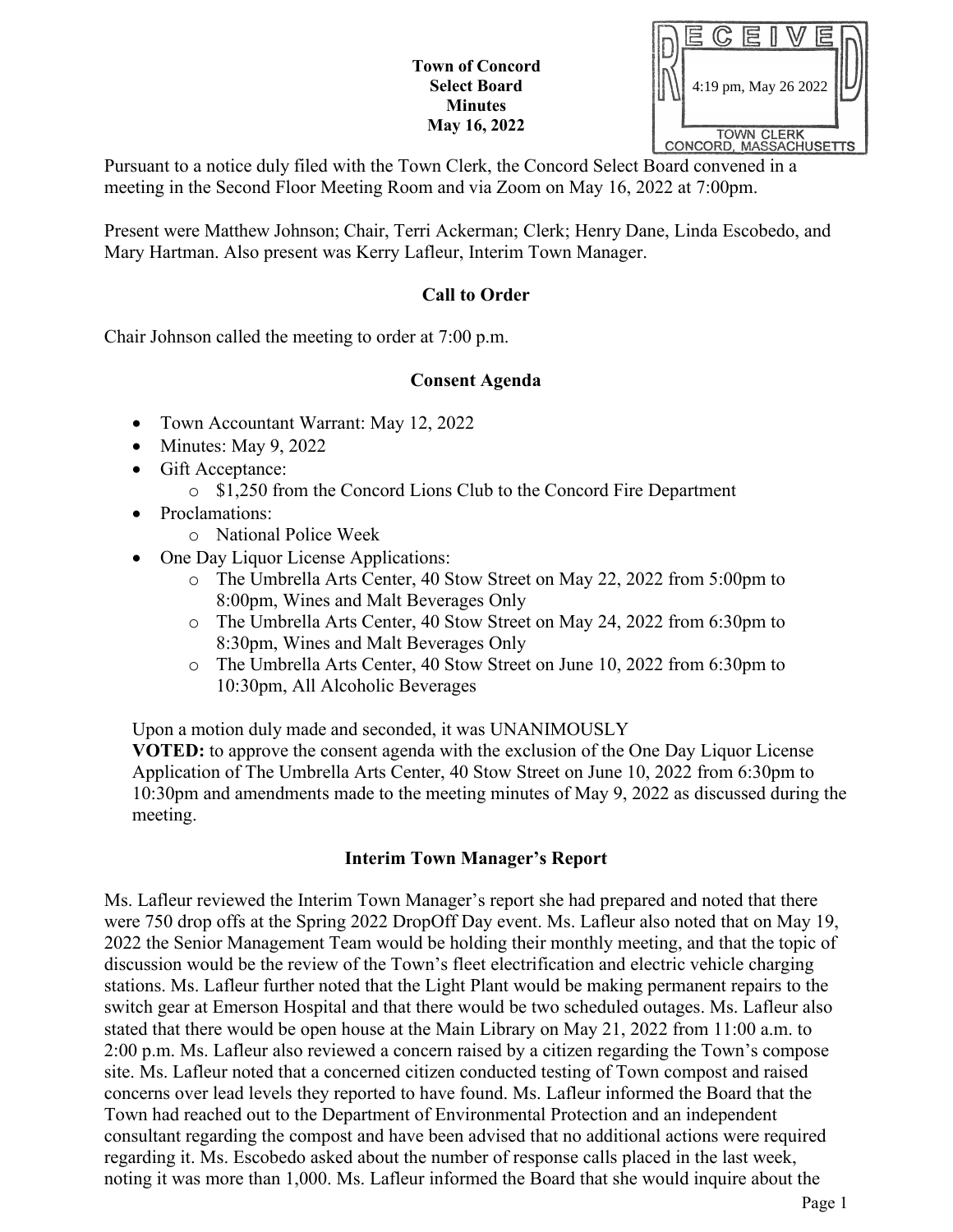increased call volume and noted that the police chief will be presenting to the Select Board in the coming months as part of her efforts to have staff make regular reports to the Select Board in the future.

## **Chair's Report**

Chair Johnson apologized for holding a meeting that evening, contradicting the Select Board meeting schedule that had been recently discussed. Chair Johnson stated that several administrative matters necessitated a meeting that evening, including 8 grant of location applications that would need to be heard at future meetings. Chair Johnson also apologized for that evening's meeting time being pushed to 7:00 p.m. due to a clerical error. Finally, Chair Johnson apologized for the discussion following his nomination of Ms. Ackerman to the position of Clerk at the Board's meeting on May 16, 2022. Chair Johnson noted that a letter had been sent to the Division of Local Government asking if the appointment of Ms. Ackerman to Clerk was in essence forming a subcommittee or would restrict access of other Board members to the Chair. Chair Johnson ensured that the Town would follow all provisions of the Open Meeting Law and that each Board Member would receive equal amounts of his time and attention and would seek not to create a deliberation among a quorum of the Board.

## **Debrief on Town Meeting with Town Moderator Carmin Reiss**

Ms. Reiss informed the Board that she would be presenting them with a brief recap of the events of Town Meeting, held on May 1 and May 2, 2022. Ms. Reiss informed the Board that on May 1 there were 644 voters at Town Meeting and on May 2 there were 725 voters. Ms. Reiss also noted that there were 910 voters represented between the two nights of Town Meeting and that the COVID-19 measures were well accepted and observed. Ms. Reiss added that the use of the auditorium and gym went smoothly.

Ms. Reiss highlighted several problems that arose at the Annual Town Meeting which included:

- The Town ran out of time with a company providing printing services resulting in the Finance Committee Report not being printed, and unfortunately that resulted in there not being enough extra warrants at Town Meeting
- The microphones were not numbered
- There was a slight delay in getting the PowerPoint slides displayed
- The timer was displayed over the "Total" figure on some slides
- Hearing distribution devices were not tuned to the correct room, on Sunday, which was corrected on Monday.
- Some residents attended on Sunday hoping to vote on an article that was not taken up until Monday
- Parents with small children stated they would prefer to have Town Meeting start in the afternoon, as opposed to weeknight evenings
- Some presenters ran over their time limits, significantly

Ms. Reiss also discussed steps the Board could take to better prepare for Town Meeting next year including:

- Better communicating scheduling timelines
- Limit the time each speaker receives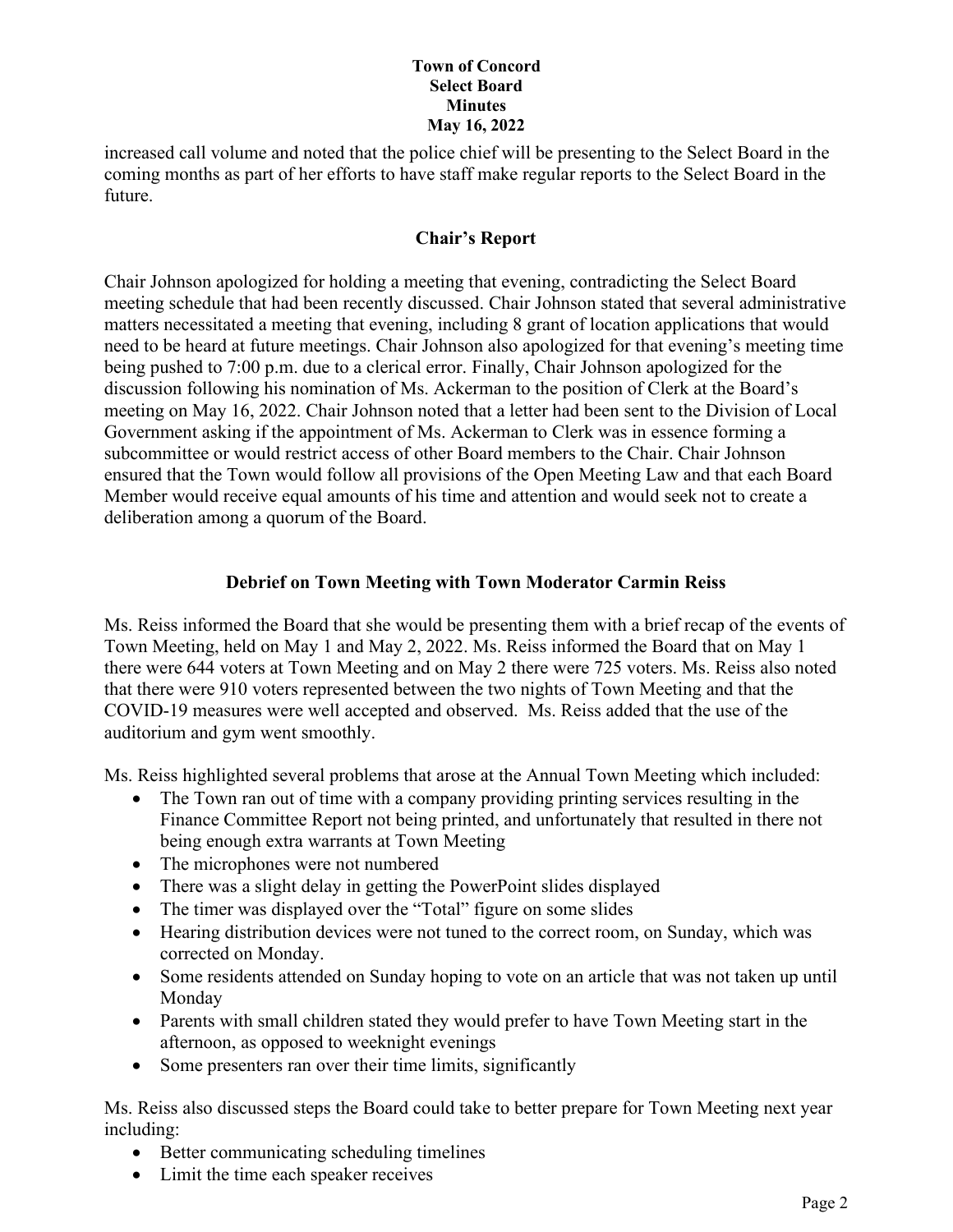- Better communicate the availability of childcare, which should be printed in the warrant for the next Town Meeting
- Consider an earlier start time on Sunday, to better accommodate families
- Consider the use of electronic voting, as she noted that each hand counted vote took over a half hour

Ms. Reiss stated that she had forwarded a memo to the Board with a potential schedule for the next Annual Town Meeting and would be able to attend a future Board meeting to discuss it.

Ms. Reiss offered three final suggestions for the Board to consider for future Town Meetings including:

- 1. Research the purchase of equipment to provide closed captioning for Town Meeting on both local access channels and at Town Meeting. Ms. Reiss noted that the Minuteman Media was looking into the cost of such equipment
- 2. Look to install permanent infrastructure at the school to better facilitate Town Meeting like conduit for wires, two drop down projector screens, and a projector. Ms. Reiss suggested the Town research the cost of such items as a possible inclusion in the capital plan.
- 3. Research creating a mechanism designating certain Town Meeting Warrant Articles for a subsequent vote following Town Meeting. Ms. Reiss noted questions she had received asking whether the 750 residents who attended Town Meeting are truly representative of the entire Town.

The Board thanked Ms. Reiss for her dedication to Town Meeting and the year-round work she puts into ensuring Town Meeting runs smoothly. The Board also thanked Ms. Reiss for the memo she had forwarded to the Board regarding the calendar for next year's Annual Town Meeting. Ms. Ackerman and Ms. Hartman shared their opinion that Town Meeting is not obligated to provide specific dates or times for the consideration of certain articles. Ms. Hartman also thanked Ms. Reiss for her statement regarding rules of conduct at Town Meeting. The Board discussed potential remote participation at meetings, including Town Meeting, and it was noted that all 351 communities in the Commonwealth were lobbying the state to continue the use of remote participation for public meetings. The Board also discussed past practices of Town Meeting, and their hopes for their future inclusion at future Town Meetings, including Board Members sitting together and the presence of a Color Guard.

Mr. Dane also stated that he expected the evenings discussion to be around what the Town learned from which articles passed and which failed at Town Meeting. Chair Johnson reminded the Board that articles that were focused and worked on by the Town often did not pass at Town Meeting.

## **Vote on Annual Town Meeting Warrant Article 23 Citizen Petition: Ranked Choice Voting for Concord Election, approved by voters at Annual Town Meeting; Vote on Annual Town Meeting Warrant Article 37, Citizen Petition: Authorize Select Board to Petition to Impose a Checkout Bag Charge, approved by voters at Annual Town Meeting**

Chair Johnson stated that there were two citizen petitions that were passed by Town Meeting regarding Ranked Choice Voting and a Checkout Bag Charge. Chair Johnson informed the Board that they would need to make their petitions to the General Court. Mr. Dane stated that he was not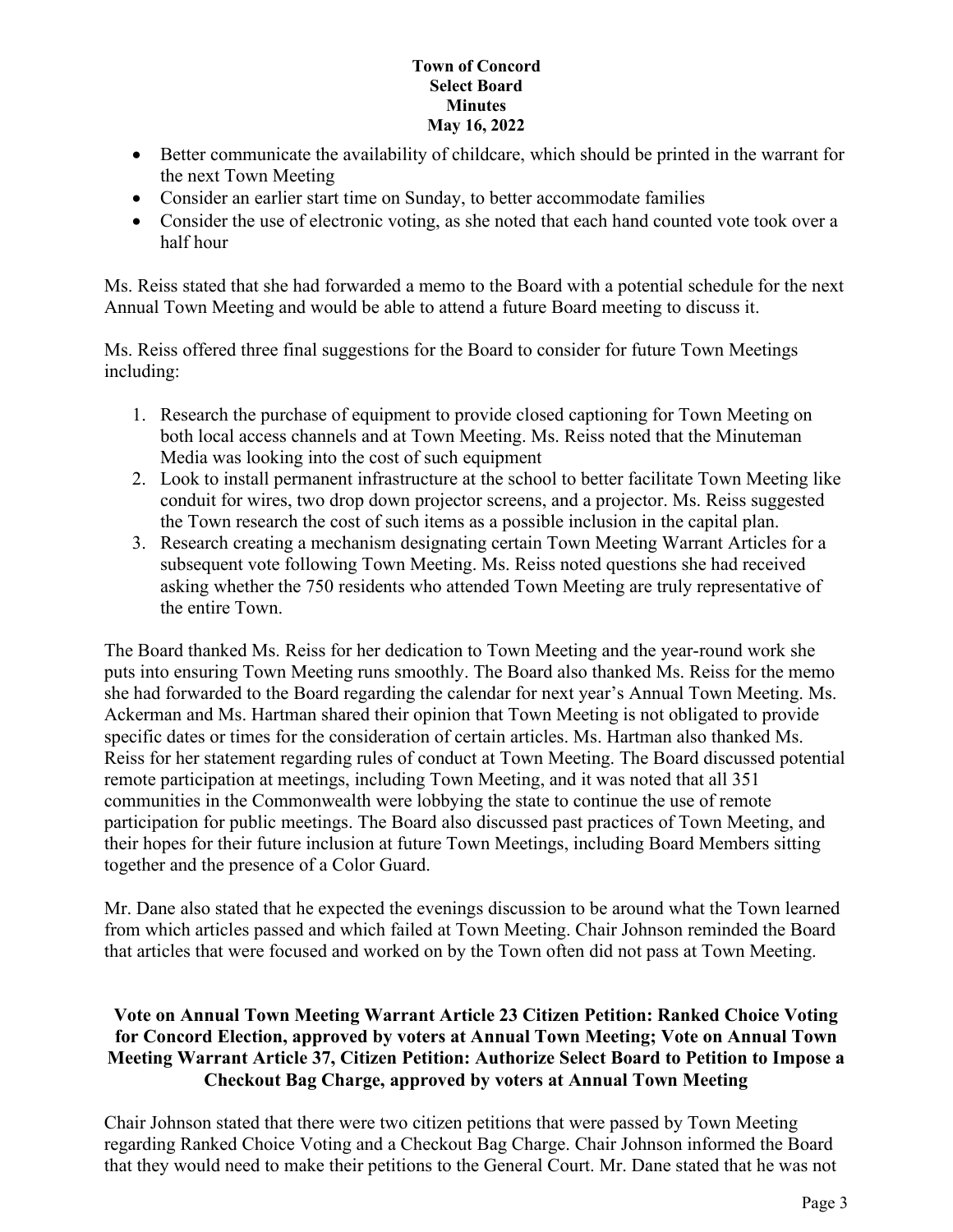in favor of Article 23 and believed the Article was so poorly drafted that he was not inclined to submit it to the legislature. Chair Johnson stated that he believed it was important for the Select Board to act as a voice of Town Meeting, and to carry out its will. Ms. Escobedo agreed with Chair Johnson and noted that as the article moved through the legislature the Town would likely be asked to review the language presented.

Upon a motion duly made and seconded, it was 4-1

**VOTED:** to petition the General Court to enact Home Rule legislation to implement a Ranked Choice Voting system for local elections substantially in the form as printed in the "Article 23 Handout" and included in this board packet, which Article 23 was passed by a majority of voters at annual town meeting on May 1, 2022, as certified by the Town Clerk.

Upon a motion duly made and seconded, it was UNANIMOUSLY

**VOTED:** to petition the General Court to adopt legislation to implement a minimum charge of \$0.10 for all new checkout bags distributed in the Town of Concord, as set forth in the "Article 37 Handout" and included in this board packet, which Article 37 was passed by a clear majority vote at annual town meeting on May 2, 2022, as certified by the Town Clerk.

Ms. Ackerman asked if, as Clerk, she would need to take any further action regarding the two motions. Ms. Lafleur stated that Town staff would likely take any further necessary steps to move the Articles to the General Court, but should Ms. Ackerman need to be involved she would notify her.

Ms. Reiss added that the Board may need to take further action on Article 47 regarding the Citizen Petition asking the Board to make recommendations with respect to the Reformatory Branch Trail. Ms. Reiss suggested the Board may draft a letter to carry out that vote of Town Meeting and may add the item to the agenda going forward.

## **Outdoor Dining Policy and Review Submitted Applications**

Chair Johnson stated that the Town had recently rewritten its Outdoor Dining Policy considering recent changes in the ongoing COVID-19 pandemic to better support the restaurant industry in Concord. Mr. Dane stated that he would not be discussing the application from Fiorella's, as he had a long-standing relationship with the business. Mr. Dane also stated his disdain for the application process, stating his belief that it was long and burdensome. Christopher Carmody, Administrative Projects Manager in the Town Manager's Office, reviewed the process of drafting the new Outdoor Dining Policy. Mr. Carmody noted that the ABCC held a public hearing and issued guidance on outdoor seating and the Governor had also signed legislation to extend this ability to municipalities. Mr. Carmody stated that the proposed Outdoor Dining Policy had been drafted over three months and that a working group met a few weeks ago and suggested substantial revisions to the application. Elizabeth Hughes, Concord's Town Planner, stated that the policy would allow certain zoning items to be taken into different consideration to allow local restaurants to facilitate outdoor seating. Mr. Carmody added that four items listed on the original application were struck in the new proposed policy. There were comments submitted from public safety, public works, and public health departments which were taken into consideration when drafting the new policy.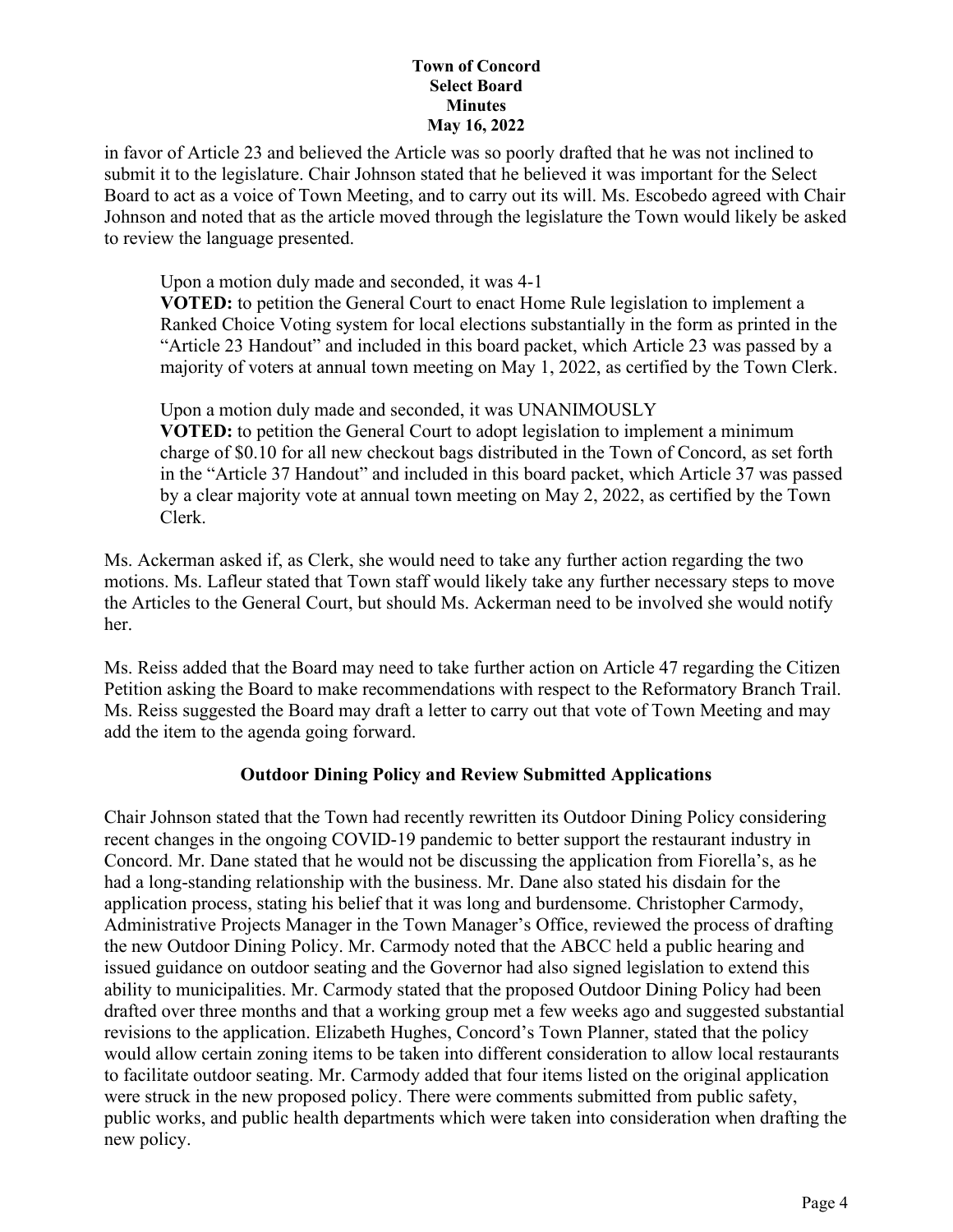Ms. Ackerman asked if the proposed policy had an applicant presenting to the Select Board prior to having the application reviewed by Town departments. Mr. Carmody stated that the Select Board could condition approvals on certain department approvals. Ms. Ackerman suggested the policy be amended to reflect the Select Board considering applications only after Town departments have submitted their comments.

Upon a motion duly made and seconded, it was 4-0, with Mr. Dane abstaining **VOTED:** to approve the updated Outdoor Dining Application as included in the Select Board meeting packet with the Select Board being the last group to consider an application.

Leslie Palola, the General Manager of Fiorella's Restaurant, introduced herself to the Board. Mr. Johnson stated that the Board had reviewed the materials provided and apologized for Fiorella's having had to complete the previous, more detailed, application. Mr. Johnson remarked that he was surprised by the extent of the outdoor dining, noting it was quite an expansion of the restaurants overall size. Ms. Palola stated that the restaurant is still not at full capacity inside as a result of voluntary COVID-19 precautions. Ms. Hughes noted that the Zoning Bylaws were amended to exclude outdoor seating from parking requirements, and part of that discussion had to do with allowing restaurants to regulate themselves. Marcia Rasmussen, Director of Planning and Land Management, informed the Board that she was not aware of any additional restrictions that would be imposed by the Health Department, and felt that Fiorella's proposed program for staff handled all public health issues very well. Ms. Escobedo asked how oversight would work with the direct site line of the restaurant. Ms. Palola explained the layout of the restaurant and how it allowed the restaurant to monitor the outdoor dining area. Ms. Palola also added that the outdoor dining area was only set up for dinner service, beginning at 4:00 p.m.

Upon a motion duly made and seconded, it was 4-0, with Mr. Dane abstaining, **VOTED:** to approve the outdoor restaurant seating application of Fiorellamore LLC d/b/a Fiorella's Cucina located at 24 Walden Street as included in this Board Packet.

Julian Maria, the General Manager of Paparazzi's, and Gary Morrison, the Regional Manager of Paparazzi's, explained that the proposed outdoor dining area was in the same area as the previous year, but noted that they would not be erecting a tent to cover the area this year.

Upon a motion duly made and seconded, it UNANIMOUSLY

**VOTED:** to approve the outdoor restaurant seating application of Paparazzi Trattoria of Concord d/b/a Paparazzi located at 768 Elm Street as included in this board packet.

## **Trolley/Shuttle Pilot Update**

Erin Stevens, Concord's Public Information and Communications Manager, and Marcia Rasmussen presented the proposed Trolley/Shuttle Pilot to the Board. Ms. Rasmussen stated that this project was focused on serving visitors to Concord and that the trolley program would follow the MBTA schedule. It was further noted that the pilot was great for certain transportation initiatives, including sustainability efforts and the reduction in vehicle traffic. Ms. Stevens explained that the program was proposed to run seven days a week, from June through October, with a cost to riders of \$4.00 per day. Ms. Stevens also explained that the pilot would be able to provide data that could be used to apply for a Federal Land Access Program (FLAP) grant. Ms. Stevens noted that the grant application would be a collaborative effort between Concord,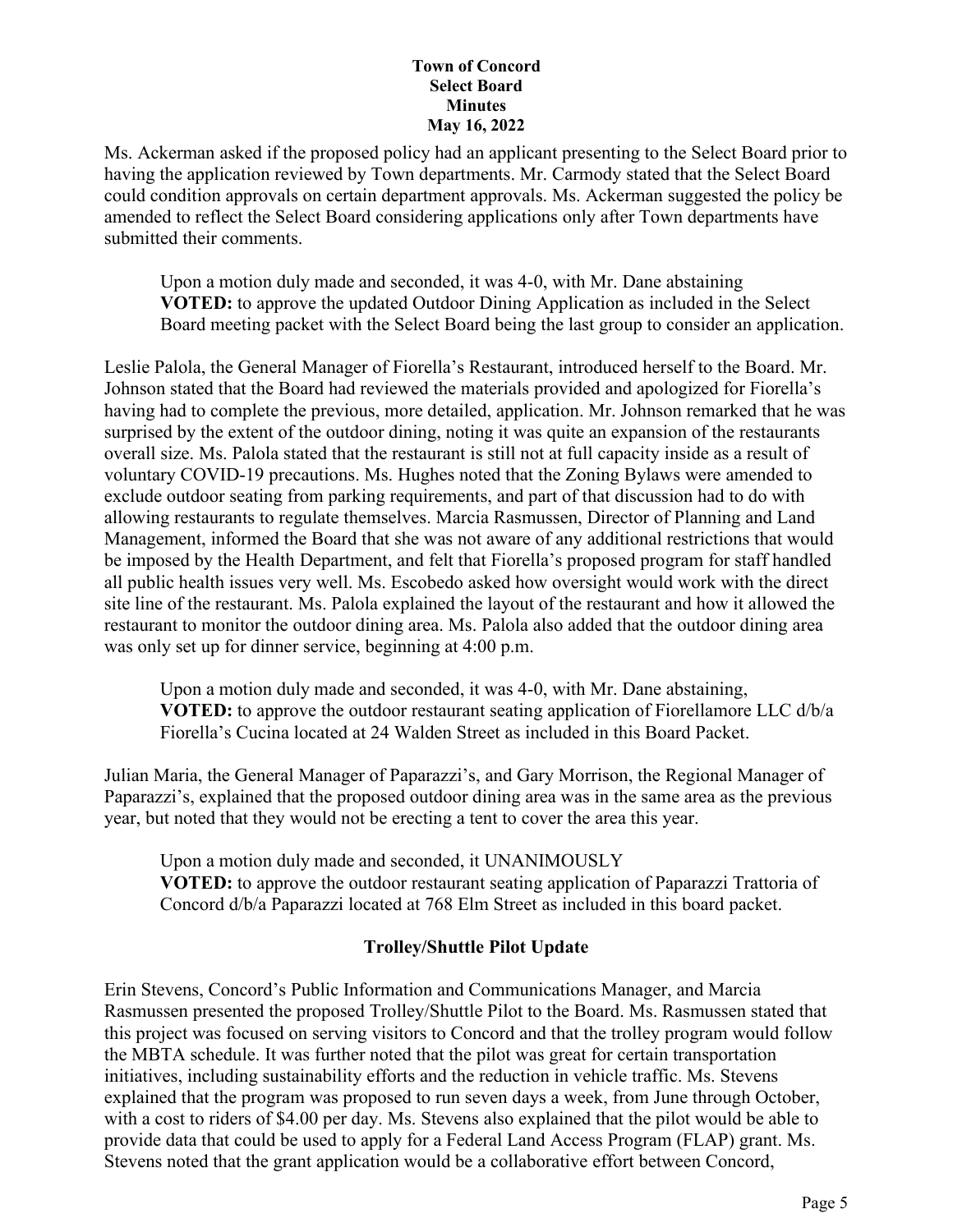Lexington, Lincoln, and the National Park Service. Ms. Stevens added that the trolley program would also be beneficial consider the upcoming Rev 250 celebrations.

Ms. Rasmussen explained that previous studies done in conjunction with the National Park Service, had given way to the proposal. Ms. Rasmussen noted that the FLAP grant application was due in August, and it was her hope that the Town could gather two months' worth of data through the pilot program. Ms. Stevens added that estimated cost of the project was \$100,000 and had recently gone out to bid. Ms. Stevens also noted that the project had the support of the Minute Man National Historical Park, the Concord Business Partnership, the Concord Chamber of Commerce, and the Town's Transportation Advisory Committee. Ms. Hughes added that prior to onset of the COVID-19 pandemic the Town had been awarded a grant for a workforce shuttle pilot, however the money had been rescinded in response to the ongoing pandemic. Ms. Hughes stated her hopes that the shuttle program could be expanded yearly, to include West Concord, and a workforce component. Beth Williams, the Towns Tourism Manager, added that the hope was that visitors would be better able to visit cultural sites and economic centers in Concord. Ms. Williams also stated that the shuttle service could better serve visitors with disabilities.

Ms. Hartman shared her view that supporting businesses in Concord was very important to her and noted that the proposal was very different than the commuter shuttle that the Board had discussed previously. Ms. Hartman was concerned that the Economic Vitality Committee (EVC) was not included in the discussion of the proposal. Ms. Rasmussen stated that this was brought up recently and there was not time to be placed on the EVC's agenda and reiterated the business organizations that had indicated their support. Ms. Hartman shared concerns about the use of ARPA funds for the proposal and noted that the business community has been very supportive of the hiring of an Economic Development Director. Ms. Hartman also stated her concerns regarding the use of ARPA funds and the criteria for their allocation.

Ms. Escobedo asked why the shuttle had to be tourism focused versus workforce. Ms. Rasmussen stated that it was limited by funding. Ms. Rasmussen explained that the cost of the program was what restricted the shuttle service and noted that there were not Town funds or grants available to expand the service to be workforce focused at this time. Ms. Escobedo asked if it would be possible to expand service to Emerson Hospital. Ms. Rasmussen explained that the proposal only featured one vehicle that would run on a half hour loop. Ms. Escobedo also asked if the driver would have a CORI check done. Ms. Stevens stated that the project came as a full-service package, including the driver compensation, the vehicle, and maintenance on the vehicle. Ms. Escobedo recommended that the contract be reviewed with Town Counsel in conjunction with the Town Manager. Ms. Hughes added that the success of a shuttle program hinges on convenience and noted that the workforce transportation grant the Town had previously received was for \$250,000, which would have funded one shuttle with 8 workforce stops on a one-hour loop from 7:00 a.m. to 5:00 p.m. Ms. Hughes also added that Emerson Hospital has a transportation program, and to include a workforce element in the pilot would be significantly more expensive.

Ms. Ackerman stated that she would like to see the pilot approved and shared her belief that the Town would be better served with a permanent shuttle program in the future. Ms. Ackerman stated that the data received through the pilot would be very valuable to the Town.

Mr. Dane stated that the program was anchored on tourists arriving by railroad and asked whether there was data showing how many tourists arrived by rail. He also noted the need for marketing to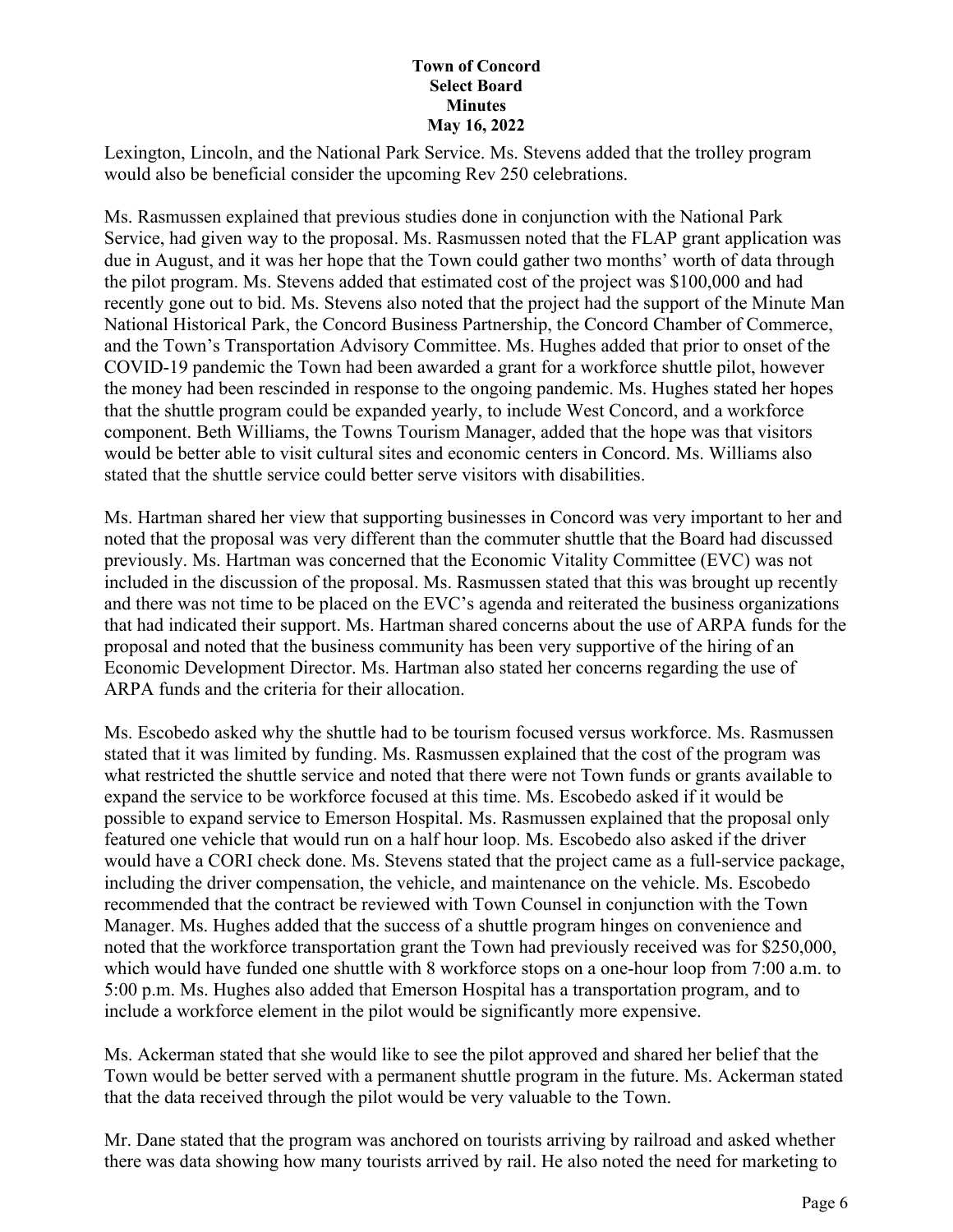be done for the proposal and that the project may take several months to get up and running. Mr. Dane also remarked that the Concord Business Partnership stated that they had not taken a vote on the issue as of that afternoon. Finally, Mr. Dane shared concerns regarding handicap access to the shuttle.

Mr. Johnson noted the expected revenue of the pilot was \$16,000 and that when compared to the cost of the program, the true cost per ride was \$20. Mr. Johnson stated that, if approved by the Board, he would encourage offering the service for free the first summer. Mr. Johnson also shared his concerns about the quality of the service, with only one bus and the proposed seven-mile route. Mr. Johnson suggested that a shorter, higher frequency route may be beneficial to the pilot. Ms. Stevens also explained that there would be an app available to track arrivals and departures of the shuttle.

The Board also discussed marketing efforts and tracking visitors who may use the proposed shuttle with Ms. Williams.

Mr. Johnson stated that he felt the Board had a good understanding of the program and proposed taking up this item for a vote at their meeting on June 6, 2022.

Pamela Dritt, of 13 Concord Greene Unit 4, asked if the vehicle being proposed was going to be an electric vehicle. Ms. Stevens stated that the group had looked at various electric vehicles but that there was not a viable option available. Ms. Stevens added that the lack of an electric vehicle option was why the group was not proposing to purchase a vehicle.

Lois Suarez, of 34 Everett Street, asked if a survey had been done to ask people getting off the train why they were visiting Concord. Ms. Suarez also voiced concern over the lack of signs directing visitors at the train station.

Marie Foley, owner of Revolutionary Concord and President of the Concord Chamber of Commerce, shared her belief that a trolley program would be a benefit to the business community. Ms. Foley also stated that she believed a greater number of people are coming to Concord by train and noted that visitors are not renting cars. Ms. Foley stated that she would like to see the pilot undertaken, with the hope for expansion in the future.

## **Tour Guide License Application Update**

The Board reviewed the memo dated May 13, 2022, regarding the applications for Tour Guide licenses.

Upon a motion duly made and seconded, it was UNANIMOUSLY **VOTED:** to approve the tour guide licenses as listed in the memo included as part of the Select Board meeting packet.

## **Committee Nominations, Appointed by the Town Manager with Select Board Approval**

Arry Charles of 654 Old Bedford Road to the Board of Assessors for a term to expire in 2025; David Karr of 82 Laws Brook Road to the Board of Assessors for a term to expire in 2024; William Kemeza of 28 Davis Court to the Natural Resources Commission for a term to expire in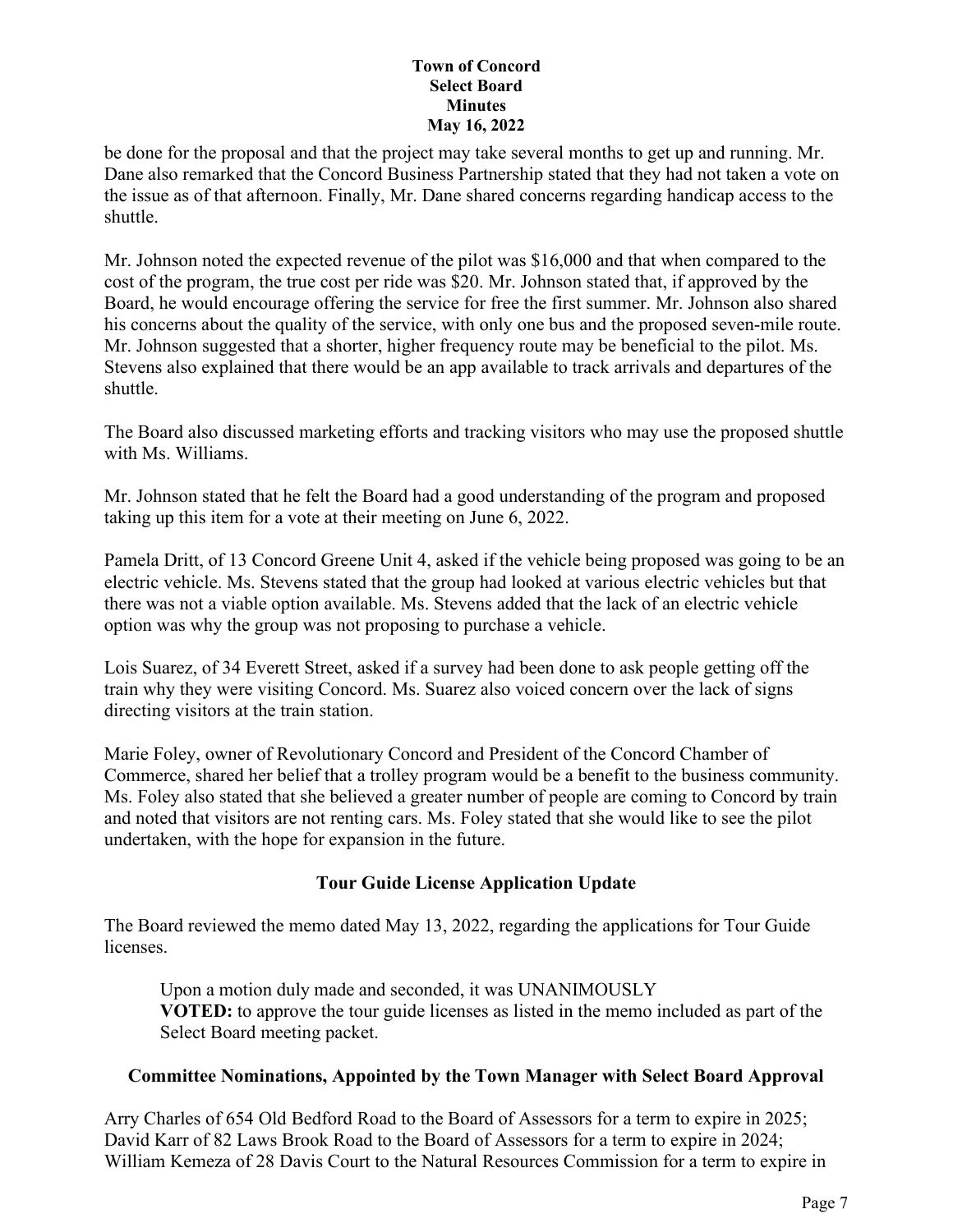2025; Joshua Lee of 65 Everett Street to the Transportation Advisory Committee

Mr. Dane remarked that he was pleased to see that Mr. Karr was willing to serve on he Board of Assessors, following the dissolution of the Tax Fairness Committee at the Select Board's prior meeting. He hoped that Mr. Karr's membership on the Board would prompt continued discussion regarding the Residential Exemption that the Select Board considers annually at the Classification Hearing each fall.

### **Committee Nominations, Appointed by the Select Board**

Kristen Hagerty to the Diversity, Equity, and Inclusion Commission.

### **Committee Appointments**

Upon a motion duly made and seconded, it was UNANIMOUSLY **VOTED**: to appoint Sue Felshin of 19 Sunnyside Lane to the Planning Board, term expiring April 30, 2027.

## **Select Board Liaison Reports**

Ms. Hartman reported that the Public Works Commission voted to increase the water fee by 4% and the sewerage fee by 2%. She noted that the water fee was increasing by 4% to fund future capital projects. Ms. Hartman also reported that the Concord Municipal Light Board elected a new Chair, Brian Foulds.

Ms. Escobedo reported that the CHCD expects that they will be moving towards a closing for the Assabet River Bluffs on June 29, noting that soil testing and home inspection had been done at the property. She further added that the Concord Housing Authority had completed the repositioning of their units from Federal to local. Ms. Escobedo also reported that the Commission on Disability has asked that there be a closer relationship between them and the ADA Coordinator.

Ms. Ackerman reported that she attended the Acton/Concord Regional Emergency Center meeting, the Transportation Advisory Committee, and the 2229 Main Street Committee meeting. Ms. Ackerman added that the 2229 Main Street Committee would be sending a letter to the Select Board to follow up on some of the Boards questions regarding risk and scientific analysis. Chair Johnson stated that he had tentatively scheduled June 13 for a discussion of the 2229 Main Street letter.

Mr. Dane reported that the Executive Committee for the 250<sup>th</sup> met on Thursday May 12, 2022.

Mr. Johnson reported Alexa Anderson is now chair of Concord Public Schools with Carrie Rankin elected Vice Chair, he also noted that there was an extensive discussion of adding a non-voting MetCo School Committee member to the Regional School Committee. Chair Johnson also reported that there would be new budget estimate for the middle school project provided to the Board soon. He added that the Concord Carlisle Regional School District elected Tracy Marano as Chair and Sharon Whitt as Vice Chair, with Ms. Whitt also being appointed the DEI Strategic Plan Subcommittee. Finally, Chair Johnson reported that contract negotiations with the tutors had concluded, amicably.